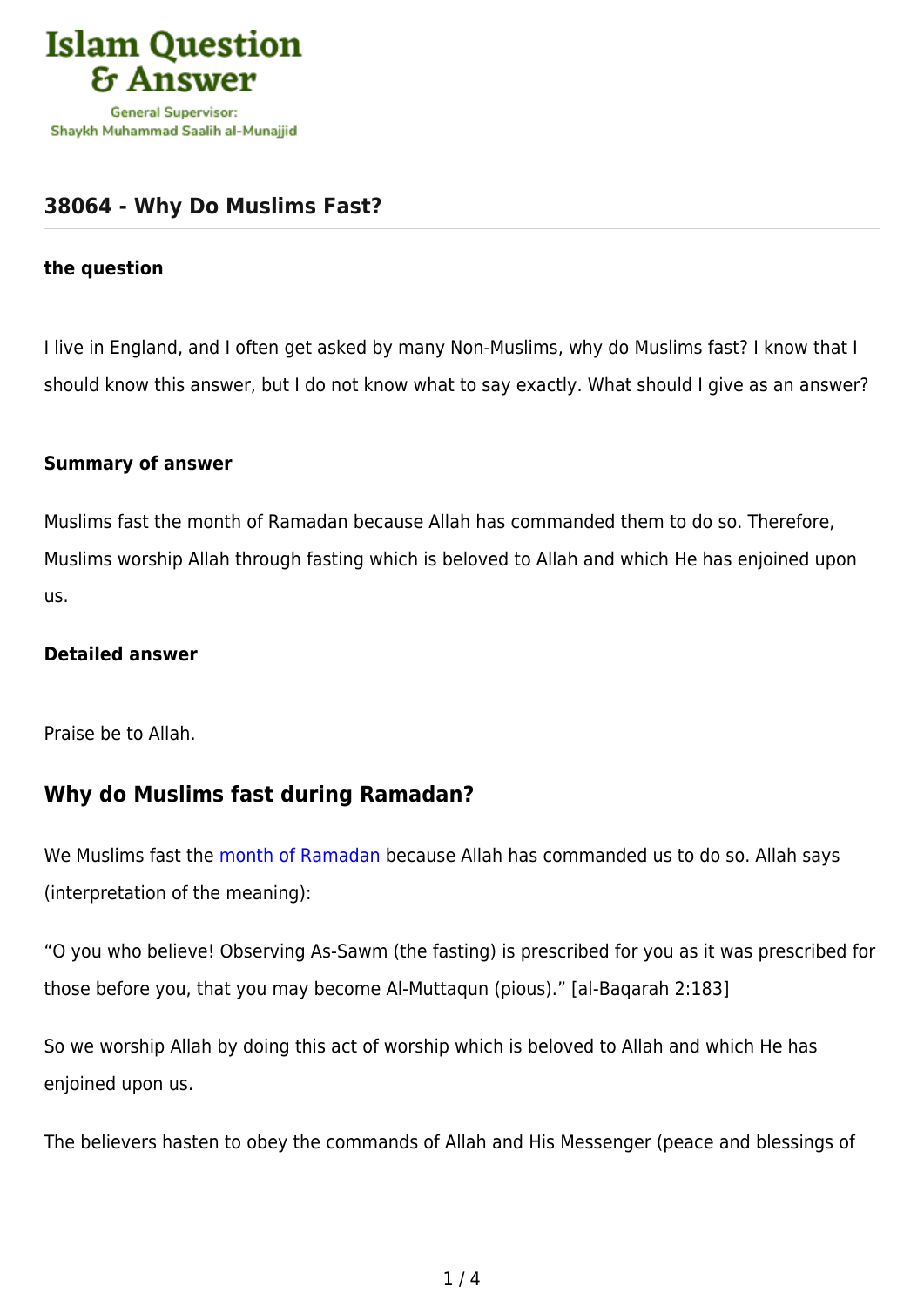

Allah be upon him), in obedience to His words (interpretation of the meaning):

"The only saying of the faithful believers, when they are called to Allah (His Words, the Quran) and His Messenger, to judge between them, is that they say: 'We hear and we obey.' And such are the successful (who will live forever in Paradise)." [al-Nur 24:51]

"It is not for a believer, man or woman, when Allah and His Messenger have decreed a matter that they should have any option in their decision. And whoever disobeys Allah and His Messenger, he has indeed strayed into a plain error." [al-Ahzab 33:36]

### **Out of His wisdom, Allah has prescribed a variety of acts of worship**

"It is by His wisdom that Allah has prescribed a variety of acts of worship, so as to test people with regard to how they will obey all these commands. Will they only choose to do that which suits them, or will they do that which pleases Allah? If we think about the five acts of worship: testimony of faith, prayer, zakah, fasting and pilgrimage, we will see that some of them are purely physical, some are purely financial, some are both, so that the miser will become distinct from the generous. For some people it may be easy for them to pray one thousand rak'ahs but not to give a single dirham; for others it may be easy to give a thousand dirhams but not to pray a single rak'ahs. So Islam came to prescribe a variety of acts of worship so as to determine who will follow in obedience to the command of Allah and who will follow only that which suits him.

[Prayer](https://islamqa.info/en/answers/12305) , for example, is a purely physical action, but its prerequisites require some expenditure, such as the water for wudu, and clothes to cover the 'awrah. These are not part of the prayer but they are its prerequisites.

[Zakah](https://islamqa.info/en/answers/43609) is purely financial, but physical actions are required to fulfil this duty such as calculating one's wealth and transferring the zakah to the poor and needy. These are not part of zakah but they are its prerequisites.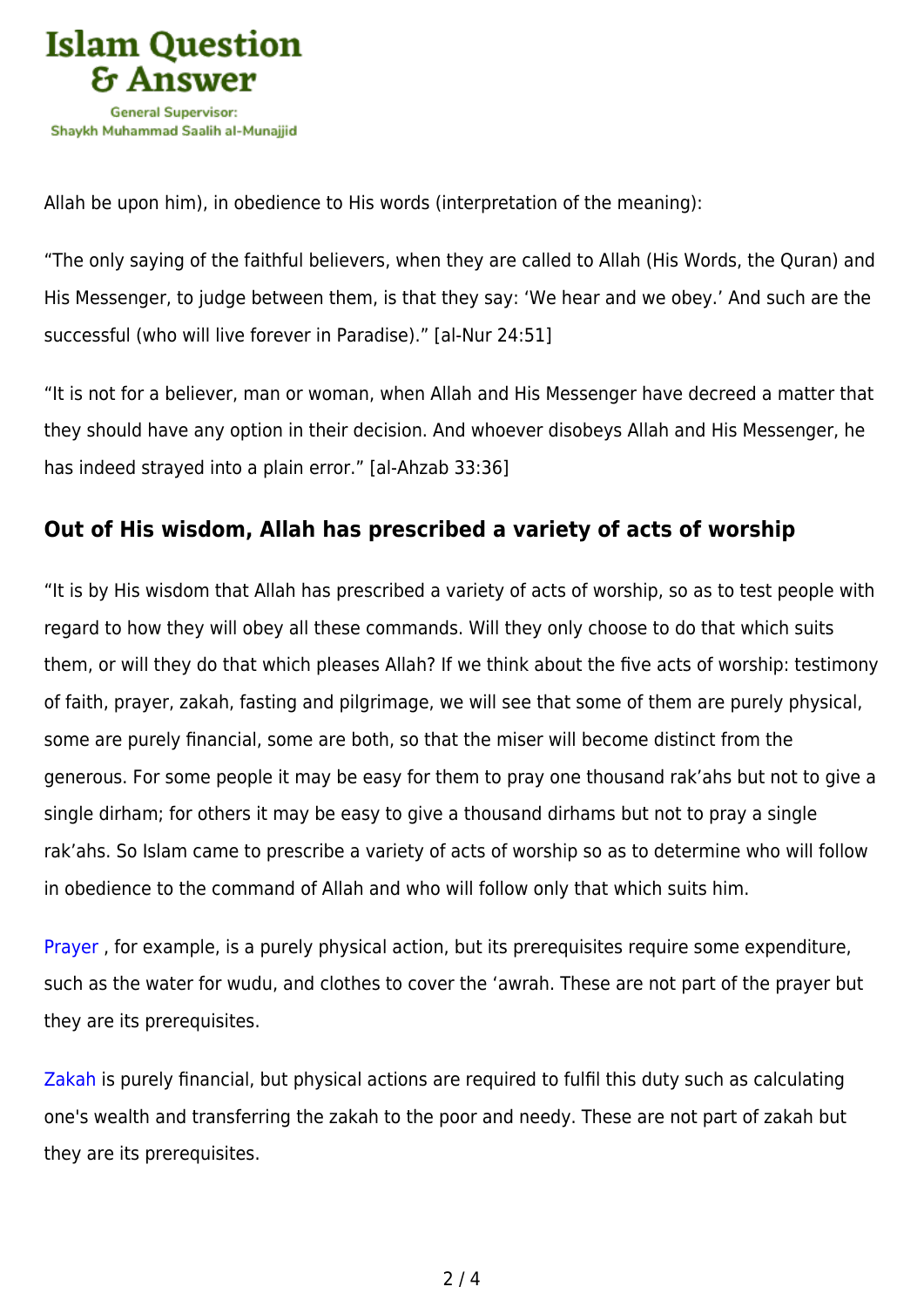

[Hajj](https://islamqa.info/en/answers/109234) involves spending wealth and physical action, except for the people of Makkah who may not need money, but they are very few compared with those who live in Makkah.

Jihad for the sake of Allah may require both money and physical effort. A person may spend money for the sake of Allah and not fight, or he may go and fight but not spend money.

Commands are of two types: commands to refrain from things that man is inclined towards, and commands to spend that are precious.

Refraining from things that are loved includes fasting, and expenditure of things that are loved includes zakah. Wealth is something that is loved and no one spends the wealth that he loves except for something that is loved even more.

The same applies to refraining from things that are loved, for a person may like to spend a thousand dirhams, but not fast a single day, or vice versa." (Shaykh Ibn 'Uthaymin, al-Sharh al-Mumti', 6/190)

Thirdly:

# **Wisdom of prescribing fasting in Islam**

There is another great reason why fasting is prescribed, which has been discussed in part in the answer to question no. [26862](https://islamqa.info/en/answers/26862) .

Shaykh Ibn 'Uthaymin was asked about the reason why fasting was enjoined?

He replied:

"If we read the words of Allah (interpretation of the meaning):

" O you who believe! Observing As-Sawm (the fasting) is prescribed for you as it was prescribed